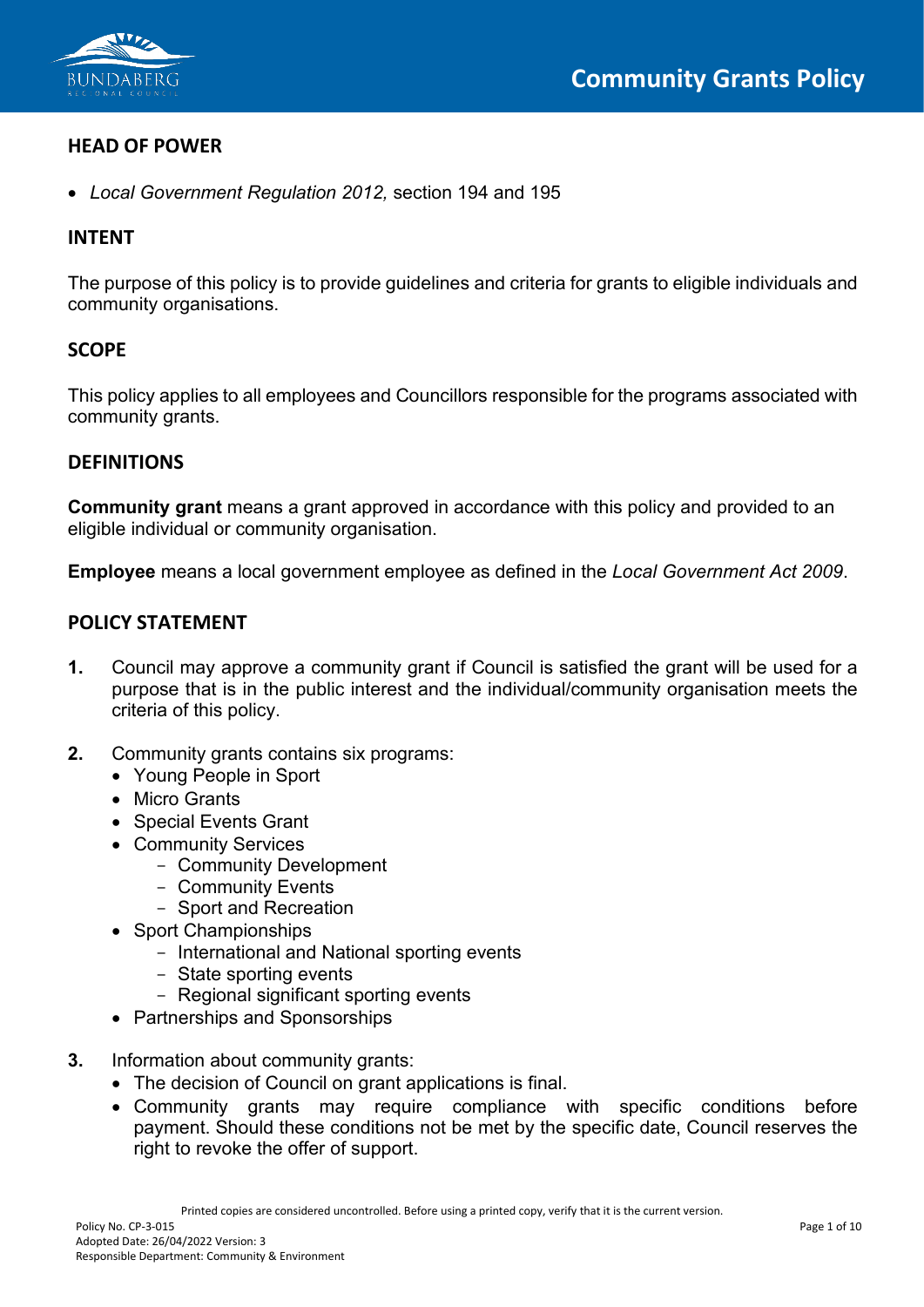

- Any approved community grant which is not spent in the current financial year will not be carried over to the next year unless requested by the applicant (in writing) and approved by Council in writing.
- Successful applicants who have received funding under this policy (except for Young People in Sport and Special Events) are ineligible to receive additional funding in the same financial year.
- Council requires relevant acknowledgement of financial support (refer to Acknowledging Funding Support).

Allocation of funds from the Council's operational budget shall be made annually for the Community Grants Programs.

# **4. Community Grant Programs**

## **4.1 Young People in Sport (YPIS)**

The YPIS program aims to assist young athletes living in the Bundaberg Region by providing a grant to assist with the cost of representing Queensland at National sporting competitions or representing Australia at International sporting competitions.

Grants are based on the location of the competition, and are allocated as follows:

- Representing Queensland (under the age of 18 at the date competition commences) – \$200 per athlete.
- Representing Australia (under the age of 18 at the date competition commences) \$500 per athlete.

A maximum of \$500 per athlete, per every second financial year is available. YPIS is open all year on a financial year basis until budgeted funds are expended. Budgeted funds will be allocated on a quarterly basis to provide assistance across the financial year. Applicants must provide supporting documentation as specified in the guidelines. Applications must be submitted on the Young People in Sport Guidelines and Application Form.

## **4.1.1 Eligible applicants**

- Under the age of 18 at the date competition commences; and
- Representing Queensland at a National competition or representing Australia at an International competition; and
- Residing within the Bundaberg Regional Council area; and
- Is a member of a local sporting club; and
- Applications must be received prior to commencement of the nominated sporting competition.

## **4.1.2 Ineligible applicants**

- School based competitions.
- Applicants who have previously not satisfactorily acquitted a Council grant.
- Applicants that have received a YPIS grant in the previous financial year.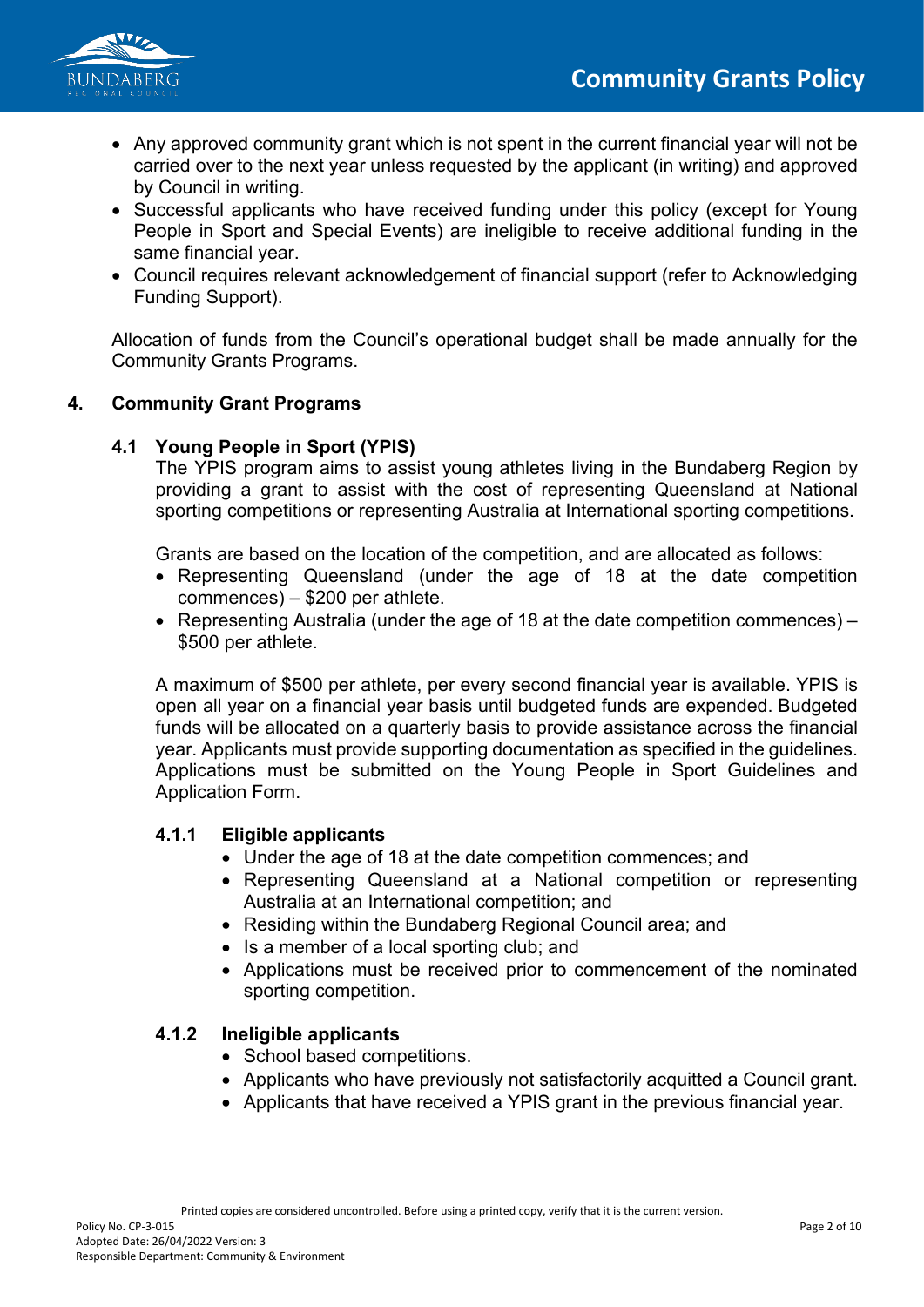

## **4.1.3 Assessment and approval**

Council employees assess applications against the guidelines and obtain approval from the appropriate Council Manager.

# **4.1.4 Grant acquittal**

Successful applicants will be required to acquit the grant received by providing evidence of attendance at the nominated competition within two months after the completion of the competition.

### **4.2 Micro Grants**

The Micro Grants Program aims to provide a grant to community groups and associations that meet recognised community needs as identified in the Council's Community Development Strategy 2020-2023 or Sport and Recreation Strategy 2018- 2028. All successful applicants must acknowledge Council's contribution as outlined in the Acknowledging Funding Support Guide.

The available funding per application is up to \$1,000 every second financial year.

The Micro Grants program opens on the first day of the month and closes 5.00pm on the last Friday of the month.

Applicants must provide supporting documentation as specified in the Micro Grants program guidelines.

Applications are to be lodged online through SmartyGrants.

## **4.2.1 Eligible applicants**

- Bundaberg Regional Council based legal not-for-profit group/organisations: and
- Have majority of members of the group/organisation reside in the Bundaberg Regional Council area; and
- Have acquitted any previous Council grant satisfactorily.

## **4.2.2 Ineligible applicants**

- Groups/organisations who have not satisfactorily acquitted a previous Council grant.
- Groups/organisations who have received a Micro Grant in the previous financial year.
- Political and for-profit groups.
- Schools and Universities.

## **4.2.3 Ineligible funding and projects**

- Retrospective funding.
- Item based recurrent funding.
- Support for an individual pursuit.
- Commercial activities.
- Projects that do not involve the Bundaberg Regional Council community.
- Activities that are considered the core responsibility of the applicant.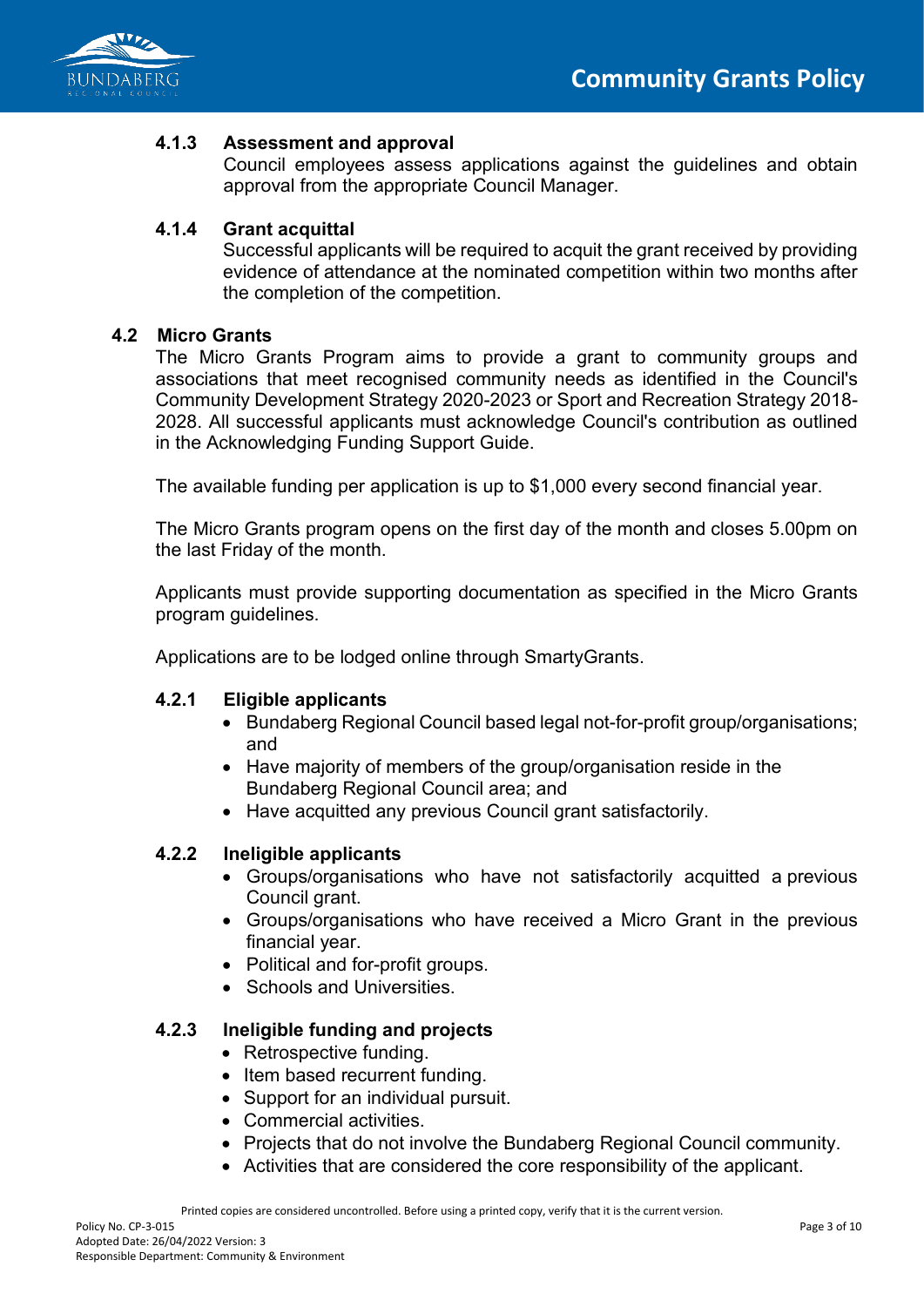

• Projects that duplicate existing services, programs and events for the same communities.

# **4.2.4 Assessment and approval**

Applications are received and processed through the Community Services Unit and assigned to the relevant assessing employee. The applications are assessed and weighted on applicants' meeting criteria outlined in the Micro Grants Program Guidelines.

The assessing employee then provides a recommendation with rationale to approve or decline the requested amount. Final approval is provided by the delegated Council Manager and the applicant is then notified of the result.

#### **4.2.5 Grant Acquittal**

Successful applicants will be required to acquit the grant received. Successful applicants must notify Council of any significant change to the approved project. The delegated Council Manager will review and if satisfactory, approve these changes.

#### **4.3 Special Events Grant**

As part of Council's commitment to provide an active, vibrant and inclusive community, Council's Special Events Grant can provide funding for events such as namely Australia Day, ANZAC Day Commemorations and Community Christmas **Celebrations** 

All successful applicants must acknowledge Council's contribution as outlined in the Acknowledging Funding Support Guidelines.

Council allows organisations to make application for additional activities via other funding programs where applicable. Multiple applications for the same activity are not allowed (excluding Regional Arts Development Fund).

The funding amount available is up to \$1,000 per event, per location.

Applicants must provide supporting documentation as specified in the guidelines.

There are three funding rounds per financial year. Applications must be received by 5.00pm on the last day of each round.

- Round 1 Opening 1 September closing 31 October
- Round 2 Opening 1 November closing 31 December
- Round 3 Opening 1 January closing 28/29 February

#### **4.3.1 Eligible applicants**

- Bundaberg Regional Council based not-for-profit groups/organisations; and
- The majority of the members reside in the Bundaberg Regional Council area.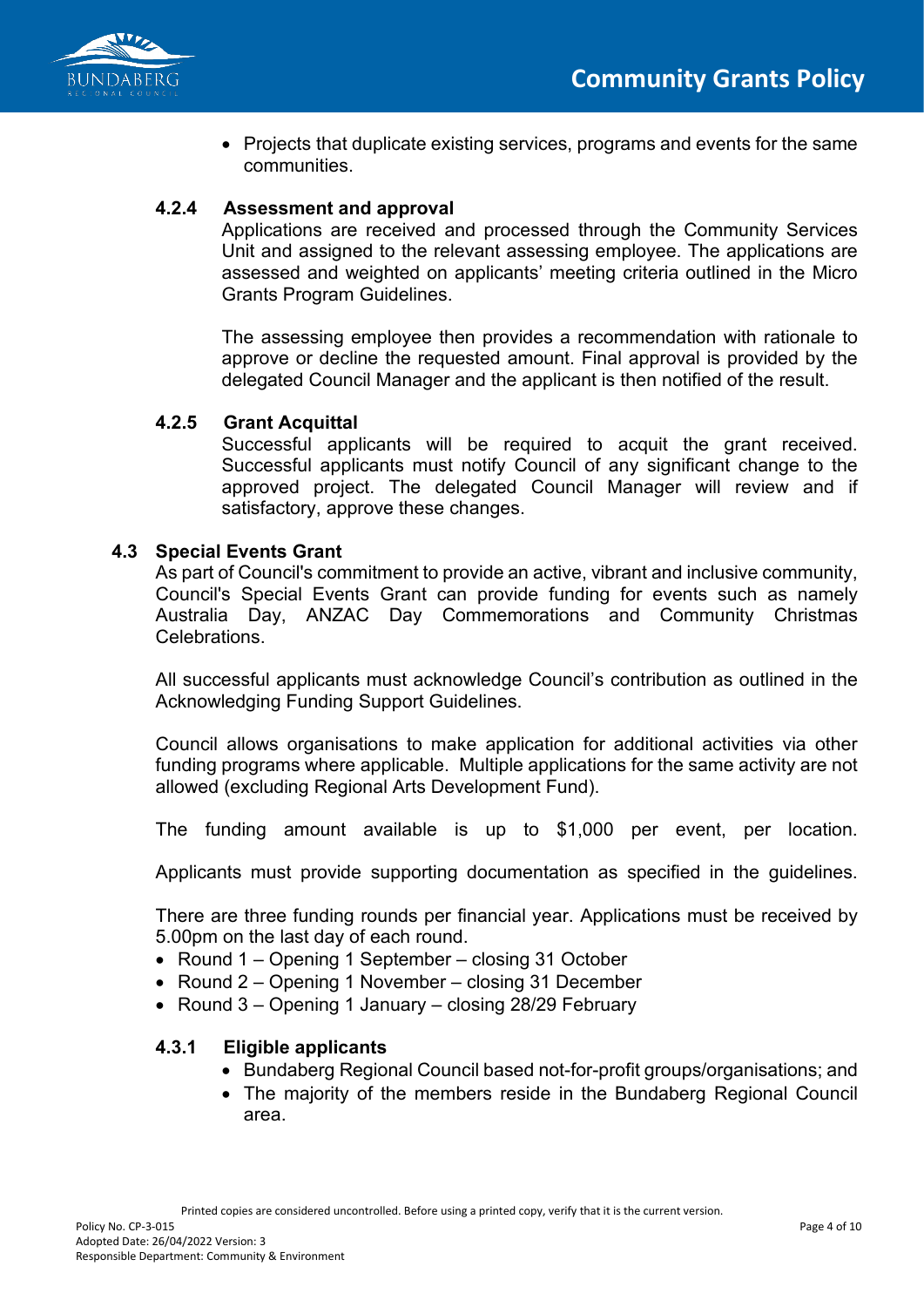

# **4.3.2 Ineligible applicants**

- Groups/organisations who have not satisfactorily acquitted a previous Council grant.
- Political and for-profit groups
- Schools and Universities.

## **4.3.3 Ineligible funding and projects**

- Retrospective funding.
- Commercial activities.
- Projects that do not involve the Bundaberg Regional Council community.
- Projects that duplicate existing programs and events for the same communities.

#### **4.3.4 Assessment and approval**

Applications are received and processed through the Events Unit and assigned to Council employees. Applications are assessed and weighted on the applicants meeting the criteria outlined in the Special Events Grants Program Funding Guidelines.

#### **4.3.5 Grant Acquittal**

Successful applicants will be required to acquit the grant received.

Successful applicants must notify Council of any significant change to the approved project. The delegated Council Manager will review and if satisfactory, approve these changes.

#### **4.4 Community Services Program**

There are three funding rounds per financial year. Applications must be received by 5.00pm on the last Friday of each round.

- Round 1 Opening 1 March closing last Friday in June (for events/projects held after 1st of October)
- Round 2 Opening 1 July closing last Friday in October (for events/projects held after 1st of February)
- Round 3 Opening 1 November closing last Friday in February (for events/projects held after 1<sup>st</sup> of June)

The available funding per application is up to \$5,000.

Organisations can submit one application per funding round in either the Sport and Recreation, Community Development or Community Events stream. Successful applicants will only receive funding once in the financial year from the Community Grants Program. All successful applicants must acknowledge Council's contribution as outlined in the Acknowledging Funding Support Guide.

The three streams of Community Services Grants include:

1. **Sport and Recreation** – a grant for sport and active recreation organisations towards opportunities to increase participation, sustainability through capacity to raise funds and towards new or upgraded sport and recreational facilities.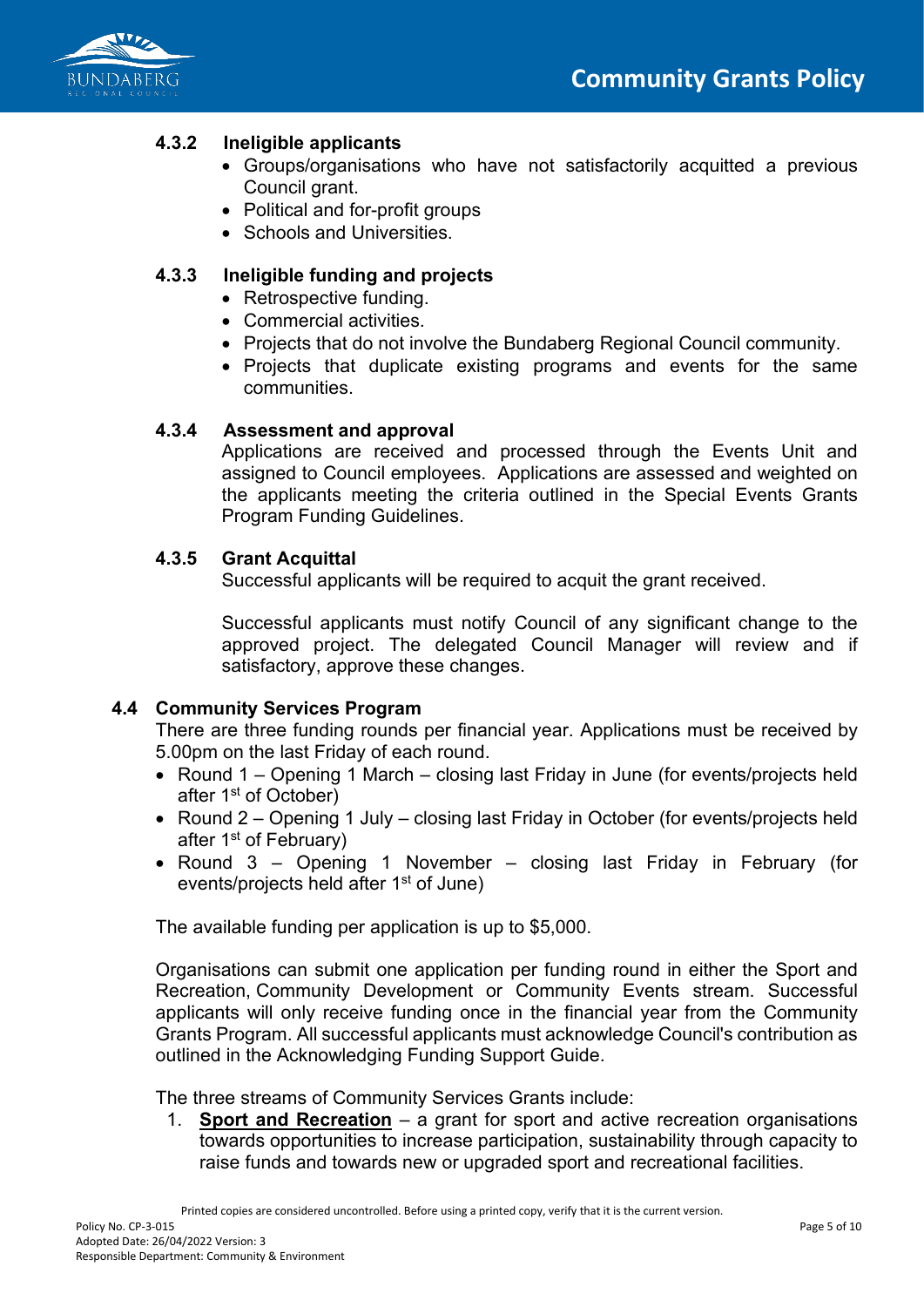

- 2. **Community Development** a grant for community groups and organisations that meet community needs as identified in the Bundaberg Regional Council Community Development Strategy.
- 3. **Community Events** a grant to the community to support community events.

Applications must be lodged online through SmartyGrants.

# **4.4.1 Eligible applicants**

- Bundaberg Regional Council based legal not-for-profit organisation, or charitable organisation.
- Groups or organisations who have a current Public Liability Certificate.
- Groups or organisations who have the majority of the group/organisation residing in the Bundaberg Regional Council area.
- Groups who have acquitted any previous Council grant satisfactorily.
- Auspice organisations who meet criteria and accept legal and financial responsibility for your project.

## **4.4.2 Ineligible applicants**

- Applicants that have not satisfactorily acquitted previous Council grants.
- Political, or discriminatory and for-profit groups.
- School and Universities

## **4.4.3 Ineligible funding and projects**

- General operating costs (electricity, rates, phone, rent, meals, accommodation, maintenance, insurances etc).
- Council fees and charges (facilities/assets/licences etc).
- Individual, private or commercial ventures.
- Cash, and/or prize money.
- Insurance (public or general liability etc).
- Projects to repair design faults.
- Drawings and schematic designs that do not have committed capital funding.
- Projects under litigation. Relocation costs.
- Retrospective funding.
- Purchase of land/buildings/facilities.
- Item based recurrent funding.
- Clothing/uniforms (e.g. sports shirts).
- Ongoing salaries/wages for staff (a position created for the length of a project is considered eligible).
- Projects that do not involve the Bundaberg Regional Council community.
- Activities that are considered the core responsibility of the applicant.
- Projects that duplicate existing services, programs and events for the same communities.
- Other items as noted in the Community Grants Program Guideline.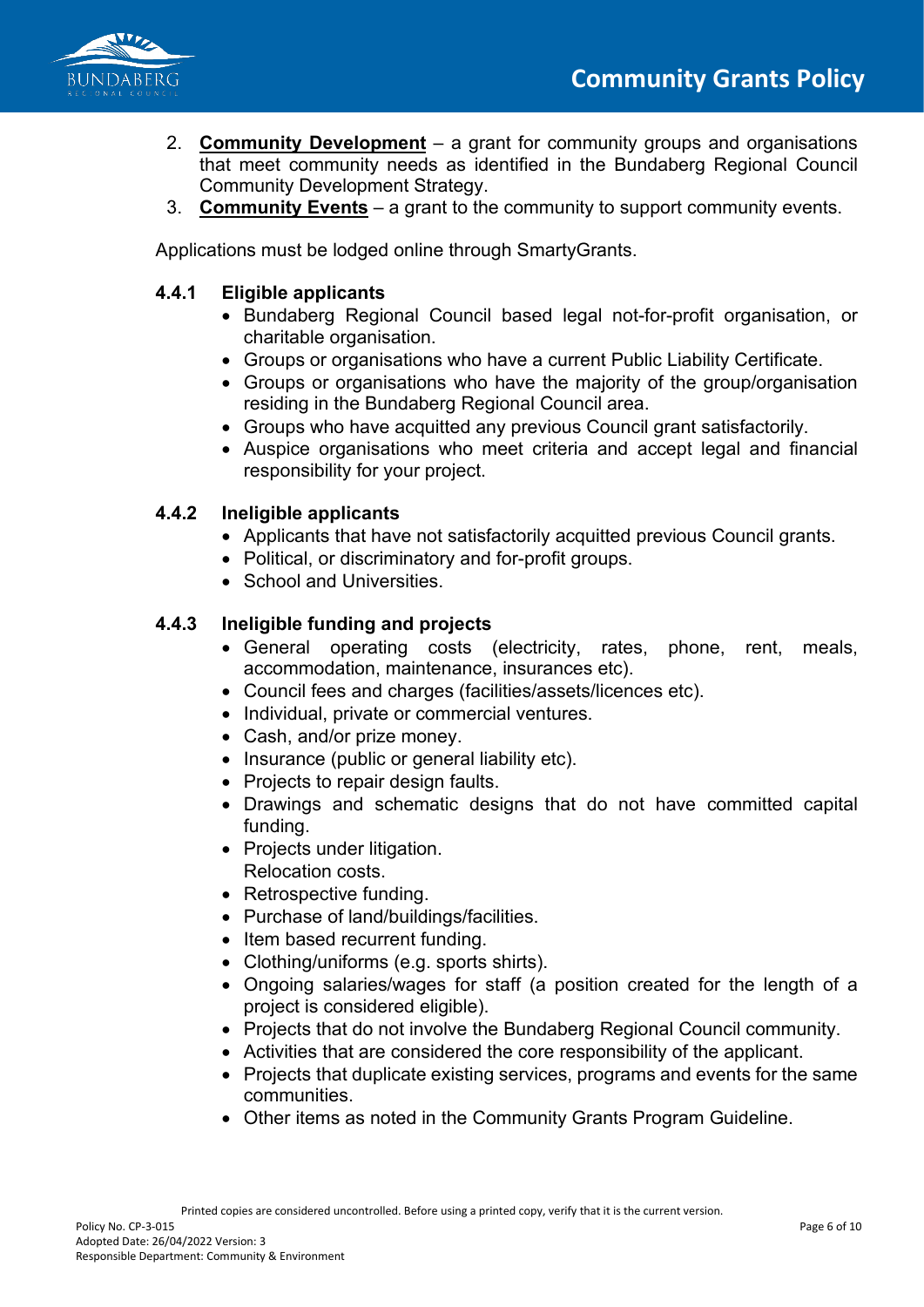

#### **4.4.4 Assessment and approval**

Applications are assessed and weighted on applicants meeting criteria outlined in guidelines and application forms and providing effective supporting documentation.

Applications are received and processed through the Community Services Unit and assigned to relevant assessing employees. Assessing employees then complete the assessment form, inclusive of recommendation and rationale that is then provided to the Community Grants Assessment Panel.

Based on the assessing employee recommendations and available budget, the Community Grants Assessment Panel will make final recommendations to be approved by the delegated General Manager.

#### **4.4.5 Grant Acquittal**

Successful applicants will be required to acquit the grant received.

Successful applicants must notify Council of any significant change to the approved project. The delegated Council Manager will review and if satisfactory, approve these changes.

#### **4.5 Sport Championship Funding Program**

The program will provide funding for sporting championships that are international, national, state or regional significant in focus, are recognised by the relevant sporting authority and provide an opportunity for talented athletes, officials and coaches to develop their skills through exposure to and participation in these events.

- There are three funding rounds per financial year. Applications must be received by 5.00pm on the last day of each round. Round 1 – Opening 1 March – closing last Friday in June (for events/projects held after October)
- Round 2 Opening 1 November closing last Friday in February (for events/projects held after June)
- Round 3 Opening 1 July closing last Friday in October (for events/projects held after February)

There are three distinct event categories within the Sport Championship Funding Program:

- International/national sporting events;
- State sporting events; and
- Regional significant sporting events.

Organisations may apply for funding for multiple events however, the maximum funding available to any one organisation through the program is \$5,000 per financial year.

Applications are to be completed on the Sport Championship Funding Program Application Form.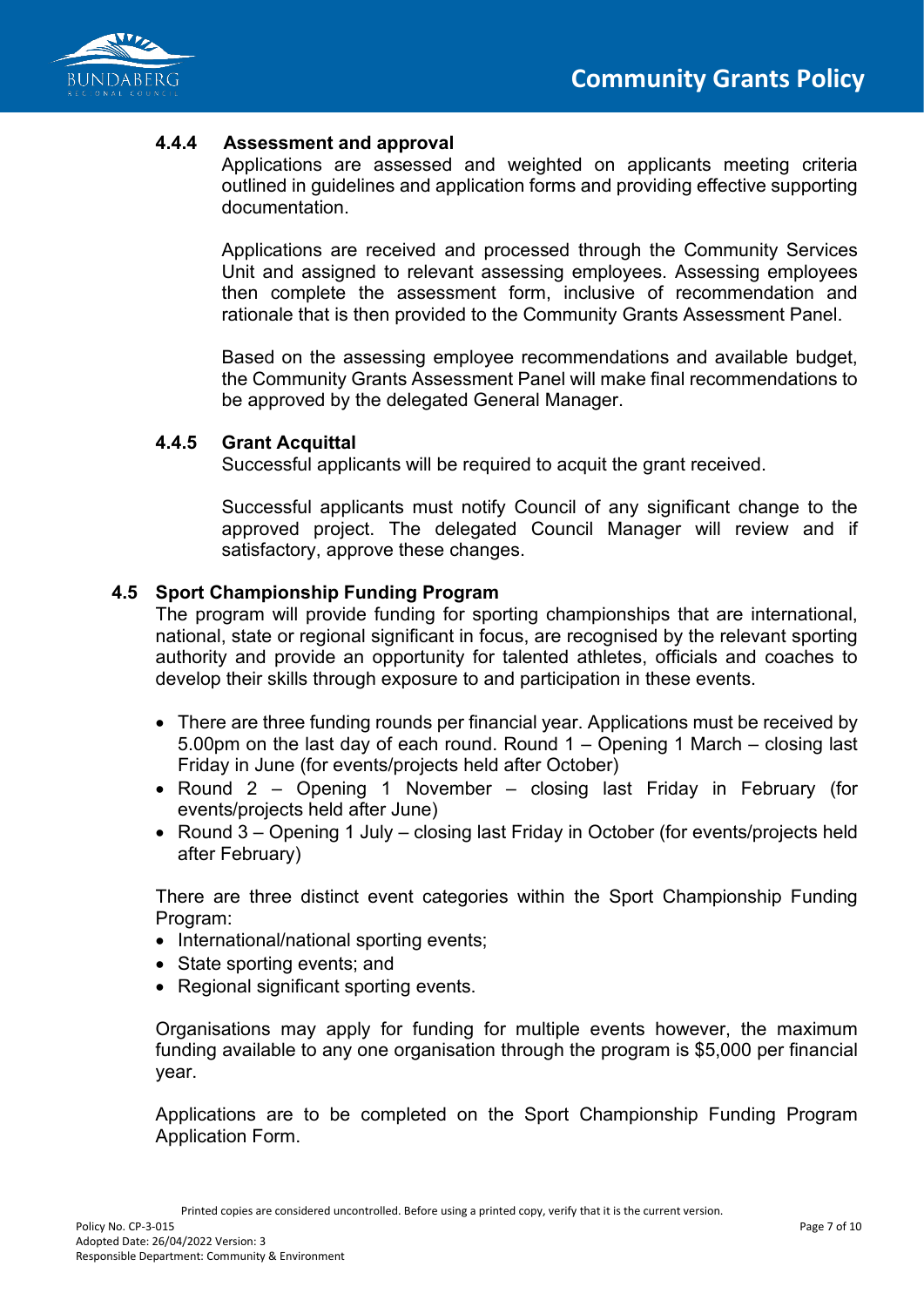

# **4.5.1 Eligible applicants**

• Bundaberg Regional Council based legal not-for-profit incorporated sport organisations.

# **4.5.2 Ineligible applicants**

- Organisations who have not satisfactorily acquitted a previous Council grant.
- Individuals, groups of individuals, unincorporated groups/organisation, political and for-profit groups.
- Schools and Universities.

# **4.5.3 Ineligible funding and projects**

- Retrospective costs associated with events that have already commenced or been completed.
- Costs associated with the event bid.
- Insurance (public liability, general liability).
- Costs associated with appearance fees, presentation functions, trophies, prize money.
- Office equipment such as computers, printers, photocopiers etc.
- Council fees and charges (facilities/assets/licenses/waste etc.).
- Private/commercial ventures.
- Rental of office premises.

**Note:** Although Council will not fund the above items, they may be included in the budget as part of the contribution by the event organiser.

## **4.5.4 Assessment and approval**

Applications are assessed and weighted on applicants meeting criteria outlined in the guidelines and providing appropriate supporting documentation.

An assessment panel consisting of the portfolio Councillor, Branch Manager, Parks, Sport and Natural Areas and the Coordinator of Sport and Recreation will assess the eligible applications against the objectives and criteria and provide a recommendation to the General Manager Community and Environment for approval.

**Note:** Where the applications are to support a bid for an event and are successful, funds will not be released until official notification of the bid is awarded. Council will provide a letter to support the bid outlining the financial contribution awarded if the funding application is successful.

## **4.5.5 Grant Acquittal**

- Successful applicants will be required to acquit the grant received.
- Successful applicants must notify Council of any significant change to the approved project. The delegated Council Manager will review and if satisfactory, approve these changes.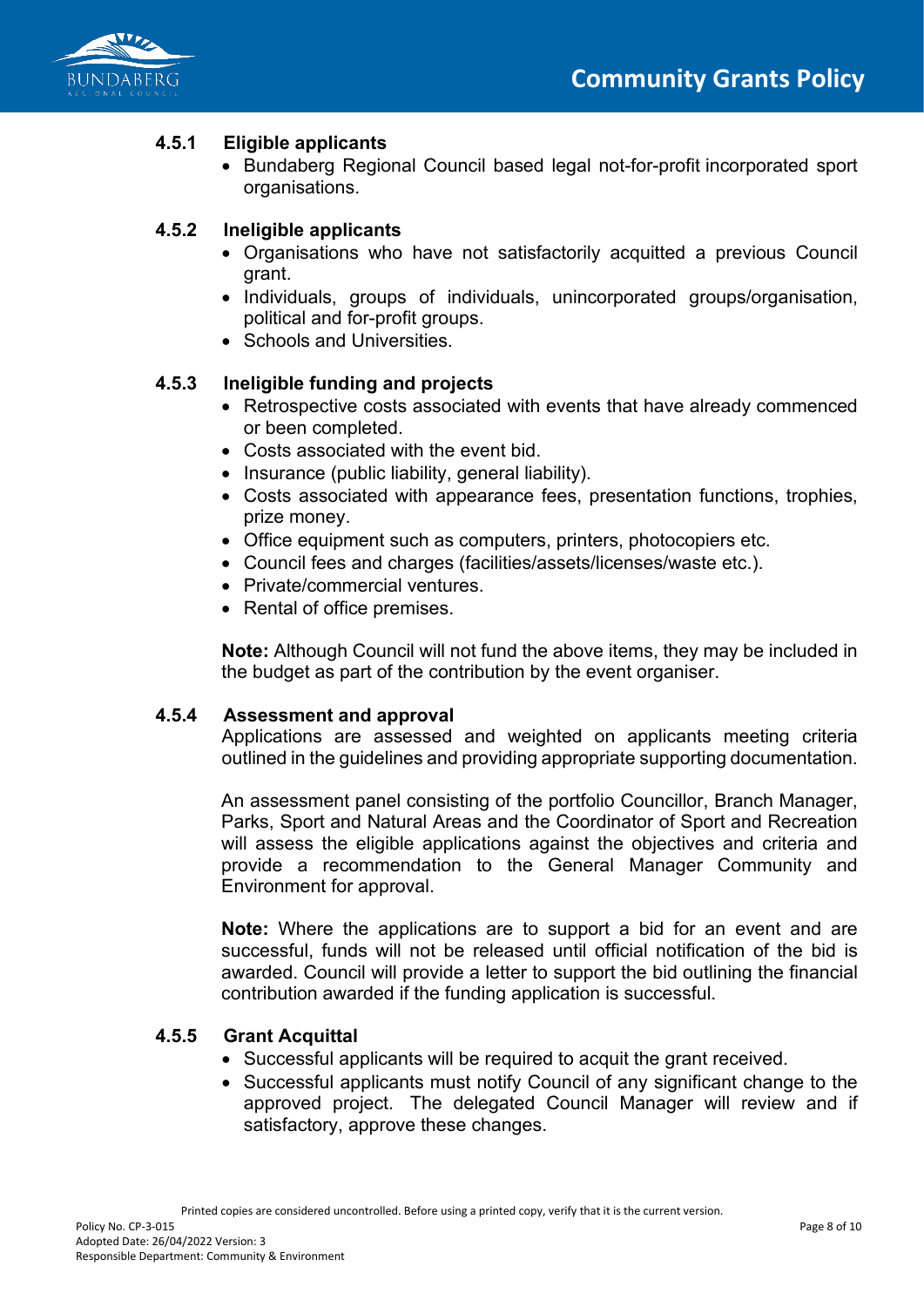

### **4.6 Partnerships and Sponsorships Program**

Approved partnerships and sponsorships arrangements will reflect the philanthropy of Council and the commitment to improve the wellbeing of the community of the Bundaberg Region. All successful applicants must acknowledge Council contribution as outlined in the Acknowledging Funding Support Guideline.

Over \$5,000 in financial assistance is available per application.

Applicants must provide supporting documentation as specified in the Application Form.

There are three funding rounds per financial year. Applications must be received by 5.00pm on the last Friday of each round.

- Round 1 Opening 1 March closing last Friday in June (for events/projects held after October)
- Round 2 Opening 1 July closing last Friday in October (for events/projects held after February)
- Round 3 Opening 1 November closing last Friday in February (for events/projects held after June)

# **4.6.1 Eligible applicants**

- Applications that demonstrate strong Bundaberg Region Community benefit, need and support for a project, event or activity; and
- The majority of members reside in the Bundaberg Regional Council area.

#### **4.6.2 Ineligible applicants**

- Groups/organisations who have not satisfactorily acquitted a previous Council grant.
- Political, discriminatory groups.
- Schools and Universities.

#### **4.6.3 Ineligible funding and projects**

- Applications that have not satisfactorily acquitted previous Council grants.
- Retrospective funding.

#### **4.6.4 Assessment and approval**

Applications are assessed and weighted on applicants meeting criteria outlined in the guidelines and providing appropriate supporting documentation.

Applications are received and processed through the Events Unit and assigned to the relevant assessing employee. A report is then presented to Council for their consideration at an Ordinary Meeting.

#### **4.6.5 Grant acquittal**

Successful applicants will be required to acquit the grant received.